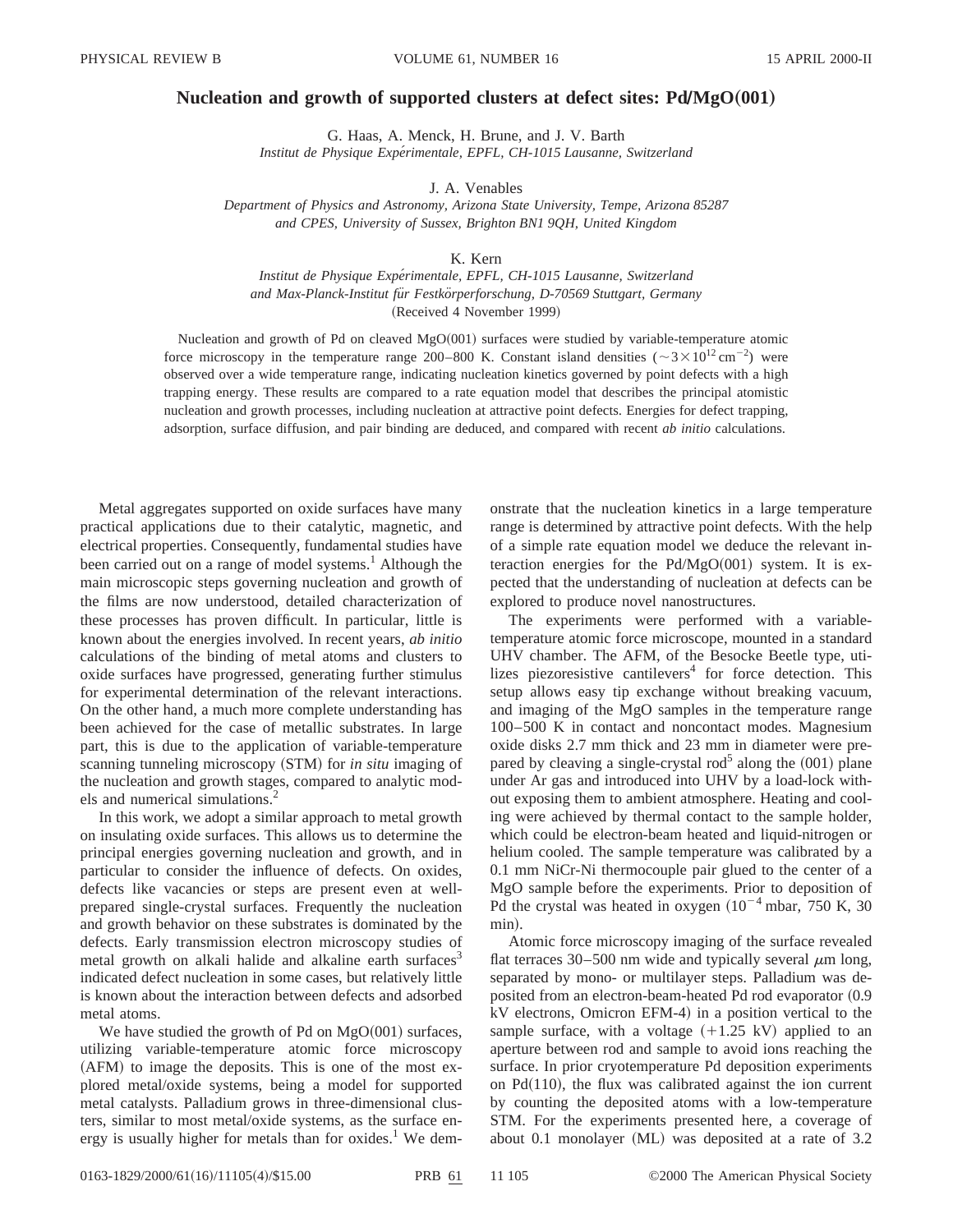

FIG. 1. Arrhenius representation of Pd island density  $n_x$  (cm<sup>-2</sup>) at 0.1 ML coverage. The solid line is a ''best fit'' obtained with a rate equation model for  $E_d=0.2$ ,  $E_t=1.5$ ,  $E_b=1.2$ , and  $E_a$  $=1.2$  eV. Insets: noncontact AFM images of Pd deposits on Arcleaved MgO $(001)$ . The substrate temperature during deposition was 500 and 745 K for these two images. Three arrows point along steps in the 500 K micrograph. The size is  $100 \times 100$  nm<sup>2</sup> for both images.

 $\times 10^{-2}$  ML/min (1 ML=1.13 $\times 10^{15}$  cm<sup>-2</sup>). Auger electron spectra (AES) recorded after deposition revealed no change in sticking of Pd between 200 and 750 K, indicating complete condensation in that temperature range. On the other hand, condensation was clearly incomplete at 800 K. With a nominal exposure to 0.1 ML Pd no islands were seen by AFM and about ten times more Pd had to be evaporated onto the sample to get a similar Pd AES signal.

The influence of the deposition parameters, substrate temperature and flux, has been studied in detail. Atomic force microscopy images were obtained *in situ* after Pd deposition (see the insets in Fig. 1). We chose to image the particles in the noncontact mode, since in contact mode (forces down to 10 nN) the small Pd particles were displaced by the tip to the borders of the scanned region. For each experiment, Pd was evaporated at a different substrate temperature onto a freshly cleaved MgO surface. For deposition temperatures above 300 K the sample was quenched to room temperature before imaging. Below 300 K, on the other hand, the AFM images were recorded at the deposition temperature to avoid changes in the island density. Since the AFM images represent a convolution of the island shape with the AFM tip, even for the low coverage deposited  $(0.1 \text{ ML})$  the surface seems largely covered at the lower temperatures.

The island density has been determined from AFM micrographs for a wide range of substrate temperature *T* and deposition flux *F*. The curve in Fig. 1 shows an Arrhenius representation of the island density  $n_x$ . The density stays constant over a remarkably wide span of deposition temperature, characteristic of nucleation at defects. The island density of the plateau is the number density of defects that act as traps for Pd ( $\approx 3 \times 10^{12} \text{ cm}^{-2}$ ). We are not able to identify the nature of these defects unambiguously for the moment, but the majority of the islands are not at steps, which can be readily observed by AFM. These additionally act as nucleation centers, as is seen for the three steps in the 500 K inset in Fig. 1 (arrows). The typical island depletion zone around the steps is apparent in this image. But most of the islands are situated between the steps on the terrace. Our preparation technique of cleaving under Ar clearly results in a *reproducible* density of such defects. Measurements performed by us with MgO samples cleaved *in situ* in UHV gave a similar density. We assign the nucleation sites to point defects, most likely surface vacancies.

The influence of Pd flux *F* is as follows. In the plateau region  $(450 \text{ K})$  the island density was unchanged when the flux was varied over two decades. At high temperatures (745) K) the dependence is very weak. In a double logarithmic plot of  $n_x$  versus F we find a slope of 0.07, well below the expected values between  $\frac{2}{7}$  and 1 for the case of homogeneous nucleation, depending on the size of the critical nucleus.<sup>7</sup>

There are other examples in the literature where nucleation on surface point defects takes place.<sup>3,8,9</sup> In recent examples plateaus in the island density with temperature were found with Fe and Cd growth on  $CaF<sub>2</sub>$  surfaces<sup>8</sup> and Fe growth on UHV-cleaved MgO $(001)$ .<sup>9</sup> In the latter work a constant island density of  $6 \times 10^{12}$  cm<sup>-2</sup>, very comparable to the value observed in the present study, was found between 200 and 500 K, which suggests the operation of a similar growth mechanism.

Defects can be incorporated into either analytical treatments or simulations, at the cost of at least two additional material parameters, the trap density  $n_t$  and energy  $E_t$ . The maximum or saturation nucleation density has been derived<sup>8</sup> by extending the equation for homogeneous nucleation.7 For nucleation at defects this equation is modified by a factor  $(1+A_t)$ , where  $A_t$  is the ratio of the defect-induced to homogeneous nucleation rate.

Our reasoning can be understood using Fig. 2. Local equilibrium is quickly established between adatoms on terraces (density  $n_1$ ) and at defect sites  $(n_{1t})$ . This yields a Langmuir adsorption isotherm for the occupation of traps, including the effect of clusters nucleated on traps  $(n_{xt})$  which block further adsorption. In the simplest case, where the traps act only on the first atom that joins them, and local entropic effects are ignored, we have

$$
n_{1t}/(n_t - n_{xt}) = A/(1 + A), \tag{1}
$$

where  $A = n_1 \exp(E_t / kT)$ . Thus for  $A \ge 1$ , strong trapping, almost all the sites unoccupied by clusters are occupied by adatoms. In this model  $A_t = n_{1t}/n_1$ ; using these links betwen  $A_t$ ,  $A$ ,  $n_1$  and  $n_x$ , the critical nucleus size *i* and the regime of condensation (complete or incomplete) are determined selfconsistently as an output of an iterative calculation for given input values of adsorption, diffusion, and binding energies  $(\tilde{E}_a, E_d, E_b)$  plus  $E_t$ .<sup>8</sup> Nucleation on terrace sites is strongly suppressed, due to adatom capture by clusters already nucleated on traps. However, when  $n_r > n_t$ , there is little effect on the overall nucleation density. This model results in the S-shaped curves shown in Fig.  $3(a)$  for the whole temperature range studied, illustrated for  $n_t = 2.65 \times 10^{-3}$  ML,  $E_t$  $=1.5 \text{ eV}, E_b$  and  $E_a = 1.2 \text{ eV},$  and  $E_d$  in the range 0.2–0.4 eV, with an assumed value of the diffusion frequency factor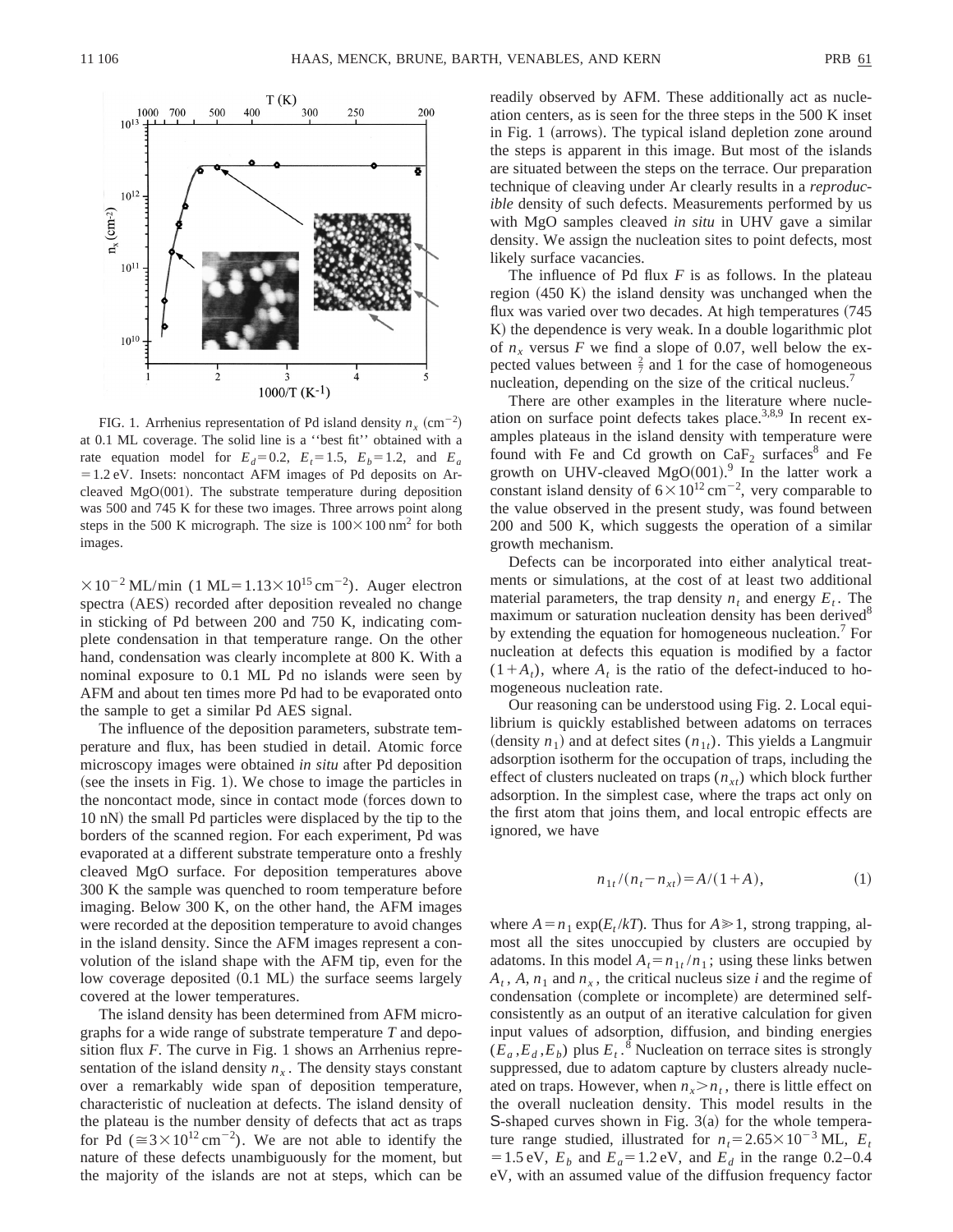

FIG. 2. Model for nucleation at randomly placed point defects with variables  $n_1$ , number density of free adatoms;  $n_t$ , density of traps;  $n_{1t}$ , density of trapped adatoms;  $n_i$ , density of critical clusters (shown for the case of  $i=3$ , the critical cluster for the case *i*  $=1$  being a single adatom);  $n_{xt}$ , density of trapped stable clusters (clusters with atom numbers $\geq i$ ). The total density of stable clusters (trapped and free) is  $n<sub>x</sub>$ . See text for discussion.

 $v_d$ =3 THz, which is appropriate for bulk Pd, if not for Pd-MgO where it may well be lower.

Comparison with the Pd/MgO experiments allows us to deduce the following points: to reproduce the large extent in temperature of the plateau the trapping energy  $E_t$  has to be high,  $\geq 1.2$  eV, and the diffusion energy must be low,  $\leq 0.3$ eV, as can be seen in Figs.  $3(a)$  and  $3(b)$ . The reason a low value of  $E_d$  is needed is so that the adatoms can migrate far enough at low temperatures to reach the defect sites. For weak trapping  $(A<1)$ , the main effect would be caused by the reduced diffusion constant *D* due to the time adatoms spend at traps, yet this case is in disagreement with the extent of the plateau, and the rapid drop-off at higher temperatures. Thus, with such a high value of  $E_t$ , something else eventually intervenes at *high* temperatures.



FIG. 3. (a) Nucleation density predicted with  $n_t=2.65$  $\times 10^{-3}$  ML,  $E_t = 1.5$  eV,  $E_a = 1.2$  eV, and  $E_b = 1.2$  eV, for various values of diffusion energy  $E_d$  as indicated, close to the best fit. (b) Nucleation density predicted with trap density  $n_1=2.65$  $\times 10^{-3}$  ML,  $E_a$  and  $E_b$  = 1.2 eV,  $E_d$  = 0.2 eV, and various values of trap energy  $E_t$ , as indicated. The bend in the curves at about  $1000/T = 1.7 \text{ K}^{-1}$  is associated with the transition from a critical nucleus of  $i=1$  to  $i=3$ . See text for further discussion.

There are two possibilities, given that an ad-dimer forms a stable nucleus at least up to  $T \approx 600$  K. One possibility is that condensation becomes incomplete at this point, but that addimers remain stable,  $i=1$ . This would indicate a lower limit to the value of  $E_b$ , with a moderate value of  $E_a$  being the important parameter. The other possibility is the inverse, where the first process to intervene is the transition to  $i=3$  $\lceil$  due to the square  $(001)$  geometry, so that high-temperature data determine  $E<sub>b</sub>$ , and only at even higher temperatures is the condensation incomplete. This means that the limiting process can become breakup of the cluster (on a trap), rather than removal of the adatom from the trap;  $E_t$  is not then itself important, provided it is high enough. As condensation becomes incomplete only around 800 K, the first scenario is clearly ruled out. Figure  $3(b)$  shows that  $i=1$  at low temperatures, but that the transition to  $i=3$  is responsible for the initial drop-off at high temperatures, followed by incomplete condensation at the requisite temperature to agree with observations.

In the framework of the model this interpretation is unambiguous. If  $E<sub>b</sub>$  is increased markedly then the transition to  $i=3$  is delayed to higher temperatures;  $E_a$  then has to be reduced to fit the knee of the curve at 600 K, but now the higher-temperature portion of the curve is much too steep, and incomplete condensation sets in too early. If  $E<sub>b</sub>$  is reduced below about 1.0 eV the transition to  $i=3$  occurs too readily to fit the knee of the curve at 600 K, independent of the values of  $E_t$  or  $E_a$ .

This plot is therefore close to our ''best fit'' added in Fig. 1, indicating that  $E_a$  and  $E_b$  are  $\approx$ 1.2 eV for Pd/MgO(001),  $E_d$ <0.3 eV, and  $E_t$ >1.2 eV. Our confidence in these values is about 0.2 eV, mainly because only an upper limit for  $E_d$ has been determined, and its uncertainty is also reflected in the high-temperature features of the curve as apparent from Fig.  $3(a)$ .

There are two types of comparison that can be made with other work, notably with experiments by Henry and co-workers,6 and with *ab initio* and other cluster calculations. $10-15$  Recent density-functional and other estimates of  $E_a$  gave 0.9–1.0 eV,<sup>10</sup> with correction downward toward  $0.8 \text{ eV}$ .<sup>10,11</sup> One-quarter ML Pd was calculated to be bound to the surface by about 1.3  $eV$ /atom,<sup>12</sup> encouraging us to believe that  $E_a$  is of this order. There are several literature estimates of the binding energy of the diatomic molecule  $Pd<sub>2</sub>$ in the gas phase, covering a huge range from 0.73 to 1.69 eV. However, empirical work and some recent calculations prefer the lower end of the range, with all calculations below 1.35 eV. $^{13}$  Given that values on surfaces are almost certainly lower than free-space values,  $E_b \cong 1.2$  eV may well be quite reasonable. A rough evaluation of the diffusion barrier for the collective migration of a palladium monolayer on MgO has been given as  $0.3$  eV.<sup>14</sup>

Finally, the trapping energy of Pd in a surface oxygen vacancy has been estimated to be as high as  $2.55 \text{ eV}$ ,<sup>15</sup> provided the defect is a neutral  $F<sub>s</sub>$  center, which has two electrons located between the vacancy and the Pd adatom. The nature of trapping defects on  $MgO(001)$  is, however, not yet clear. Recent density-functional theory calculations of Pt/ MgO $(001)$  have suggested that monovacancies  $(F_s$  and  $V_s$ centers) are strong traps only for the first Pt atom.<sup>16</sup> In this calculation the next Pt adatom does not bond, i.e., the defect